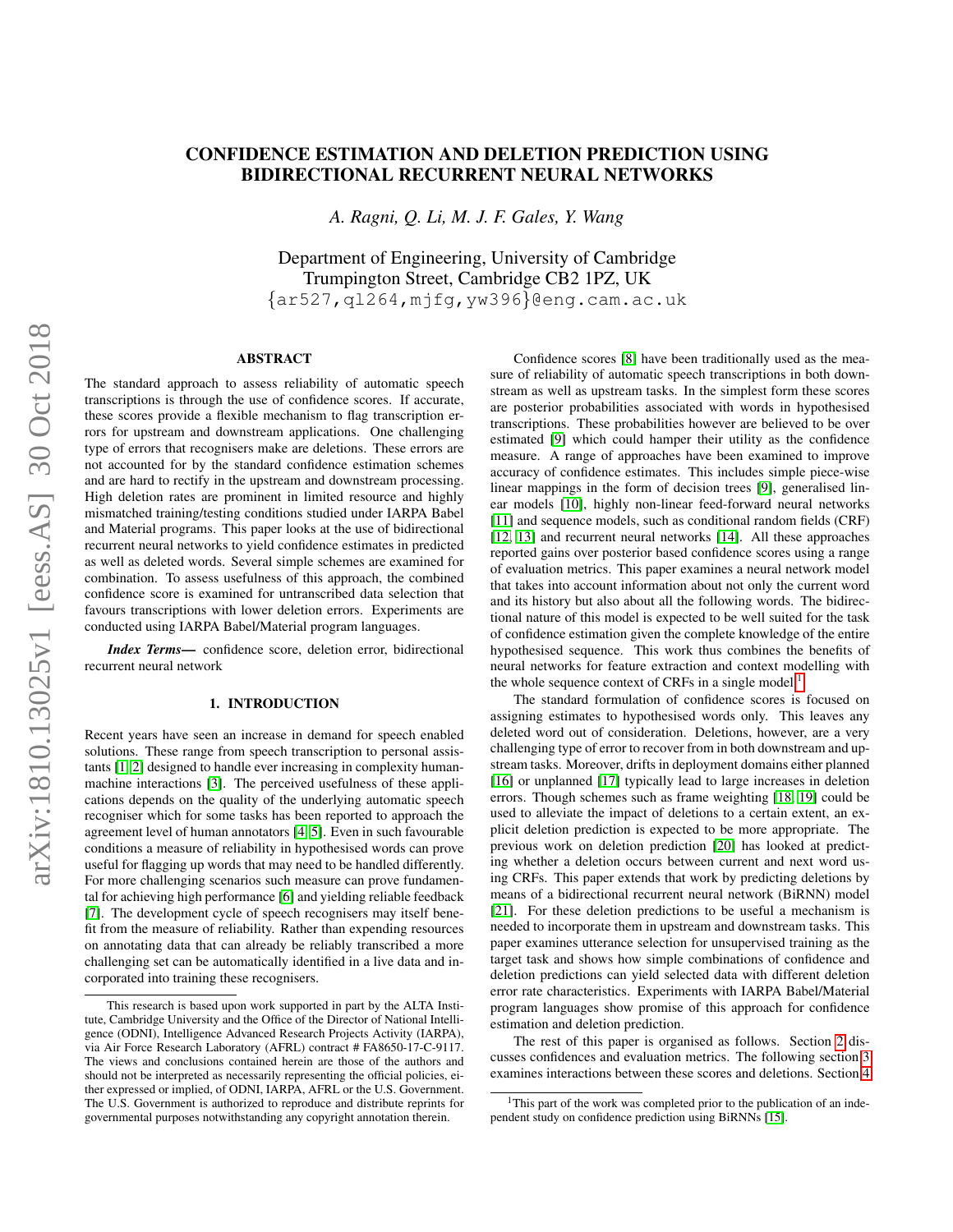describes the proposed BiRNN architecture for confidence and deletion prediction. Experimental results are presented in Section [5.](#page-3-1) Finally, conclusions drawn from this work are given in Section [6.](#page-5-0)

### 2. CONFIDENCE SCORES

<span id="page-1-0"></span>Quantifying uncertainty in predictions is a challenge that modern speech recognisers are faced with due to their ubiquitous use in an ever growing number of applications. Confidence scores have been a traditional measure of certainty of a speech recogniser in its prediction [\[8\]](#page-6-7). These scores are typically derived for each hypothesised word. The simplest form of a confidence score is a posterior probability of a hypothesised word that can be estimated over a lattice of possible transcriptions generated by the speech recogniser [\[22,](#page-6-21) [23\]](#page-6-22). This simple approach has been found [\[9\]](#page-6-8) to significantly over-estimate these scores. The reason most often stated is a limited size of lattices over which these posterior probabilities are normalised. In order to adjust confidences so they better reflect the true values a number of approaches have been examined. These can be divided into simple mappings that make use of only original scores and more complex approaches that make use of additional information. The most prominent example of the former are decision trees [\[9\]](#page-6-8). This simple approach estimates a piece-wise linear mapping given some held-out data. The latter group, including the work reported in this paper, make use of more complex approaches, such as CRFs [\[12\]](#page-6-11), feed-forward [\[11\]](#page-6-10) and recurrent neural networks [\[14\]](#page-6-13) to estimate confidence scores from manually designed features. These features may include various statistics extracted from audio, acoustic models, language models and lattices [\[24\]](#page-6-23).

In the ideal, limiting, case, confidence scores of correctly hypothesised words are one and zero otherwise. In order to measure how far any given set of confidence scores is from the ideal scenario a number of metrics could be used. One popular metric is a normalised cross-entropy (NCE) [\[25\]](#page-6-24). This metric measures a relative change in the cross-entropy caused when an empirical estimate of ASR correctness is replaced by hypothesised confidences. The estimate of ASR correctness can be computed from reference confidences  ${\bf c}^* = \{c_1^*, \ldots, c_T^*\}$  by

$$
P(C=1) = \frac{1}{T} \sum_{t=1}^{T} c_t^*
$$
 (1)

where  $P(C = 1)$  is the probability of ASR system being correct and  $P(C = 0) = 1 - P(C = 1)$  is for the opposite event, T is the number of hypothesised words. The average binary cross-entropy between this estimate and reference confidences is given by

$$
\overline{H}(\mathbf{c}^*) = -\frac{1}{T} \sum_{t=1}^T c_t^* \log(P(C=1)) + (1 - c_t^*) \log(P(C=0))
$$
\n(2)

On the other hand, the average binary cross-entropy between hypothesised  $\mathbf{c} = \{c_1, \ldots, c_T\}$  and reference confidences is given by

$$
H(\mathbf{c}|\mathbf{c}^*) = -\frac{1}{T} \sum_{t=1}^T c_t^* \log(c_t) + (1 - c_t^*) \log(1 - c_t) \quad (3)
$$

If the hypothesised confidences c are systematically better than the estimate of ASR system being correct,  $P(C = 1)$ , the relative change in cross-entropy or NCE given by

$$
NCE(\mathbf{c}, \mathbf{c}^*) = \frac{\overline{H}(\mathbf{c}^*) - H(\mathbf{c}|\mathbf{c}^*)}{\overline{H}(\mathbf{c}^*)}
$$
(4)

is positive. In the opposite case it is negative. The maximum value of NCE is 1 which corresponds to the case where hypothesised confidences match reference confidences exactly.

Though popular NCE may not be the most optimal metric to assess confidence scores. For these scores to be the perfect correct/incorrect predictor, it is not necessary to match reference confidences exactly. It is however sufficient to yield correct rank ordering such that confidences of all incorrectly hypothesised words are below some threshold and those of all correctly hypothesised words are above. This suggests that an area under the curve (AUC) type metric may be more suitable. When choosing which curve to use it is important to know the balance of positive and negative class examples. For balanced data it is common to use a receiver operating curve (ROC) of false positive (FP) rate (FPR) against true positive (TP) rate (TPR) for a range of threshold  $\theta$  values

$$
TPR(\theta) = \frac{TP(\theta)}{TP(\theta) + FN(\theta)}, \qquad FPR(\theta) = \frac{FP(\theta)}{FP(\theta) + TN(\theta)} \tag{5}
$$

where  $TN(\theta)$  and  $FN(\theta)$  are true negatives and false negatives. The AUC of a random guess under the ROC curve is 0.5. Values larger than that signal better than random performance. For imbalanced data it is more appropriate to use a precision-recall curve [\[26\]](#page-6-25)

$$
Precision(\theta) = \frac{TP(\theta)}{TP(\theta) + FP(\theta)}, \quad \text{Recall}(\theta) = \frac{TP(\theta)}{TP(\theta) + FN(\theta)}
$$
(6)

The AUC associated with a random guess under the precision recall curve depends on the ratio between positive  $P$  and negative  $N$ examples and is given by  $\frac{P}{P+N}$ . For a perfectly balanced data set this yields 0.5 and less and larger than 0.5 for data sets dominated by negative and positive examples respectively. Speech recognisers described in this work operate in the region where there are more correctly than incorrectly hypothesised words. However, as the difference is not large the ROC curve will be used in this work.

Confidence scores are used not only in downstream applications but also in upstream tasks. For instance in semi-supervised training confidence scores are routinely used for selecting high-confidence hypotheses for training acoustic models [\[19\]](#page-6-17). This requires extending the definition of confidence scores to an utterance (segment) and audio recording level. Given a sequence of confidence scores  ${\bf c}_r = \{c_{r,1}, \ldots, c_{r,T_r}\}\$  associated with recording r, a common solution is to compute frame-weighted confidence score [\[18,](#page-6-16) [19\]](#page-6-17)

<span id="page-1-2"></span>
$$
c_r = \frac{\sum_{t=1}^{T_r} \lambda_{r,t} c_{r,t}}{\sum_{t=1}^{T_r} \lambda_{r,t}}
$$
(7)

where  $T_r$  is the number of hypothesised words and  $\lambda_{r,t}$  is the number of frames associated with hypothesised word  $w_{r,t}$ . This enables the complete dataset to be rank ordered and manipulated to yield subsets of the data with suitable confidence characteristics. The frame-weighting applied in equation [\(7\)](#page-1-2) ensures that long, high confidence, regions do not get penalised unfairly by short, low confidence, regions. The fundamental problem with using equation [\(7\)](#page-1-2) for data selection is that it does not take into account deletion errors and may select transcriptions embedding large numbers of deletions.

#### 3. DELETION ERRORS

<span id="page-1-1"></span>Errors made by a speech recogniser are traditionally partitioned into 3 types: substitution, insertion and deletion. The former two have a direct realisation in the form of hypothesised words whereas deletions do not. The precise nature of partitioning into these error types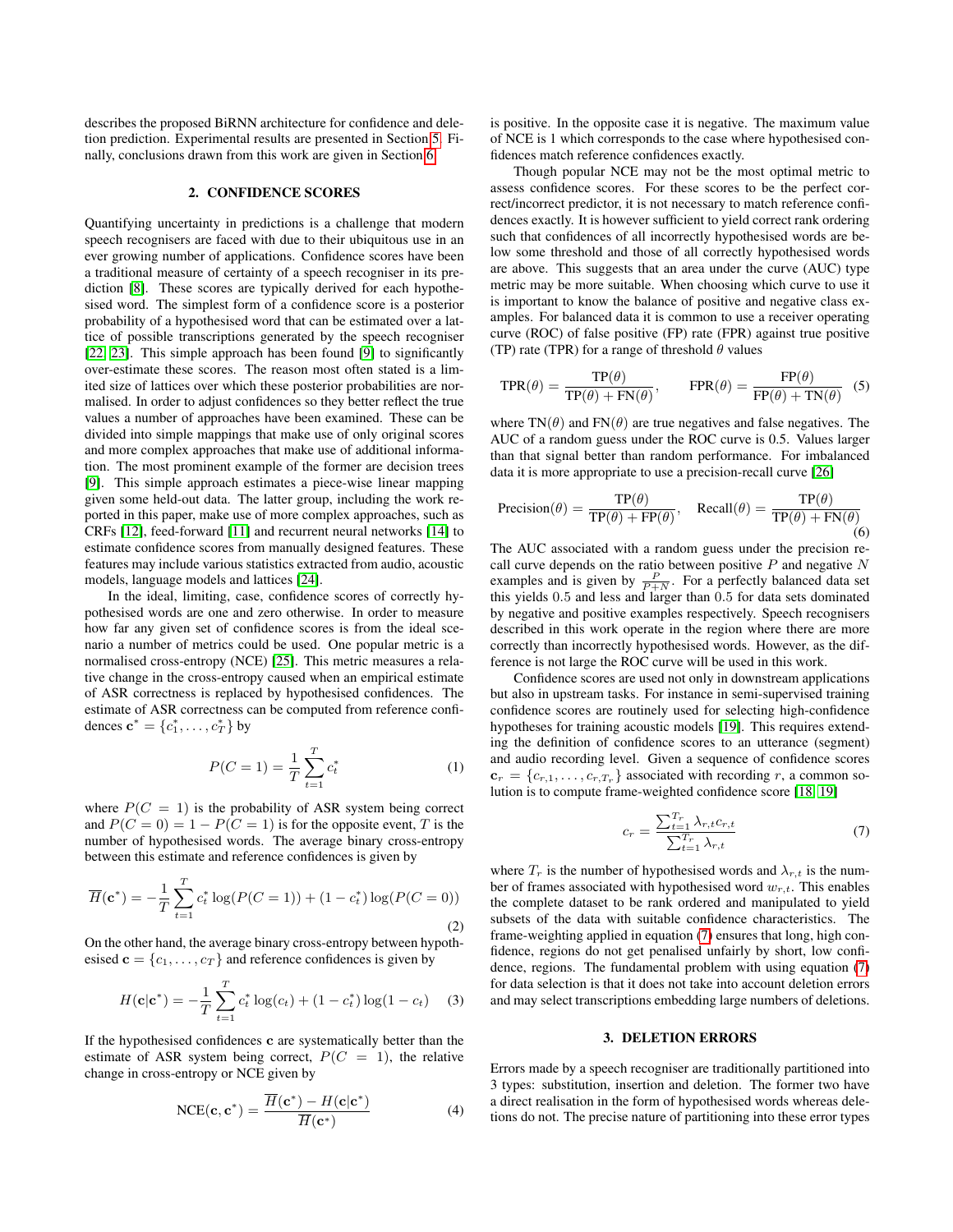is a complex issue. First, the errors are computed by a Levenshtein alignment that weighs different types unequally [\[27\]](#page-6-26). This balance is further affected non-uniformly by the task at hand, the forms of acoustic and language models used, decoding approaches. Any mismatch between training and testing conditions typically would lead to an additional imbalance. Although some forms of imbalance may not necessary be harmful, high levels of deletion errors do not interact well with a range of techniques such as discriminative adaptation/training, semi-supervised training, forms of minimum Bayes' risk decoding. Therefore, keeping deletion error under control is an important attribute of building speech recognisers.

The standard confidence estimation and confidence-based approaches do not explicitly address the presence of deletions [\[20\]](#page-6-18). This may not necessary lead to a problem however. Figure [1](#page-2-0) shows an example of the impact that the average frame-weighted confidence-based data selection has on word error rate (WER). The underlying is a narrow-band conversational telephone speech (CTS) recogniser for a limited resource language. As can be seen from



<span id="page-2-0"></span>Fig. 1. Example impact of data selection approaches on word error rate (WER) in selected transcriptions

Figure [1,](#page-2-0) the WER of the full data set is above 30%. The top, filled squares, line shows that as the amount of selected data is decreased, by imposing ever increasing minimum average frame-weighted confidence constraints, the WER decreases approaching 10%. The middle, hollow squares, oracle line shows what would have happened if correct confidences were available. The bottom, filled circles, oracle line shows the impact of also using the knowledge of deletion errors. These lines show that large improvements are possible if better confidence scores were used and unless limited quantities of data are selected the impact of deletion errors can be small. The latter observation however does not take into account the presence of correlation between substitutions, insertions and deletion errors that can be exploited if deletions were taken into account by the data selection scheme. Figure [2](#page-2-1) provides an insight into the individual error distributions during the selection process. As the amount of confidence required to be selected increases the relative reduction in all error types increases up to 0.8 average frame-weighted confidence level where the speech recogniser starts to delete progressively more words. Thus, the transcriptions that the speech recogniser is most confident about may have worst deletion characteristics. Table [1](#page-2-2) shows what happens when this narrow-band speech recogniser is used to bootstrap a wide-band speech recogniser on some untranscribed news broadcast data. The first line shows the narrow-band recogniser error characteristics on a set of narrow-band development



<span id="page-2-1"></span>Fig. 2. Example of relative reduction in substitution, deletion, insertion and total error in confidence-based data selection

|       | Band          |      | Error $(\% )$                  |      |      |      |
|-------|---------------|------|--------------------------------|------|------|------|
| Type  | Model         | Data | Sub                            | Del  | Ins  | Tot  |
|       | Narrow        |      | 24.1                           | 8.3  | 3.1  | 35.5 |
| Sup   | <b>Narrow</b> |      | Narrow<br>Wide<br>19.0<br>23.4 | 1.3  | 43.7 |      |
| Unsup | Wide          | Wide | 15.6                           | 25.5 | 0.9  | 42.0 |

<span id="page-2-2"></span>Table 1. Impact of band mismatch on unsupervised training

data. The middle line shows its performance on a down-sampled set of wide-band data containing news and topical broadcasts. As can be seen this mismatch has largely affected deletions. The last line shows that automatic transcriptions produced in such mismatched configuration, when used to train a wide-band recogniser, lead to an additional increase in deletions. Thus schemes that can lower deletions in selected automatic transcriptions would be of interest in such mismatched configurations.

If confidence estimates are supplemented with deletion estimates the standard confidence-based selection scheme needs to be altered. A range of schemes can be devised that weigh confidences and deletions in a number of different ways. One approach would be to discount confidences in equation [\(7\)](#page-1-2) by scaled deletion estimates

<span id="page-2-3"></span>
$$
\hat{c}_t = c_t - \theta_d d_t \tag{8}
$$

$$
\hat{c}_1 = c_1 - \theta_d d_1 - \theta_s s \tag{9}
$$

This scheme has two free parameters and degenerates to the standard confidence-based selection scheme when  $\theta_d$  and  $\theta_s$  are zero. An alternative approach would be to threshold both estimates to yield estimates of correct hypotheses

<span id="page-2-4"></span>
$$
Cor(c; \theta_c) = \sum_{t=1}^{T} \delta(c_t \ge \theta_c)
$$
 (10)

substitution and insertion errors

$$
Inc(c; \theta_c) = \sum_{t=1}^{T} \delta(c_t < \theta_c)
$$
 (11)

as well as deletions

<span id="page-2-5"></span>
$$
\text{Del}(\mathbf{d}; \theta_s, \theta_d) = \delta(s \ge \theta_s) + \sum_{t=1}^T \delta(d_t \ge \theta_d) \tag{12}
$$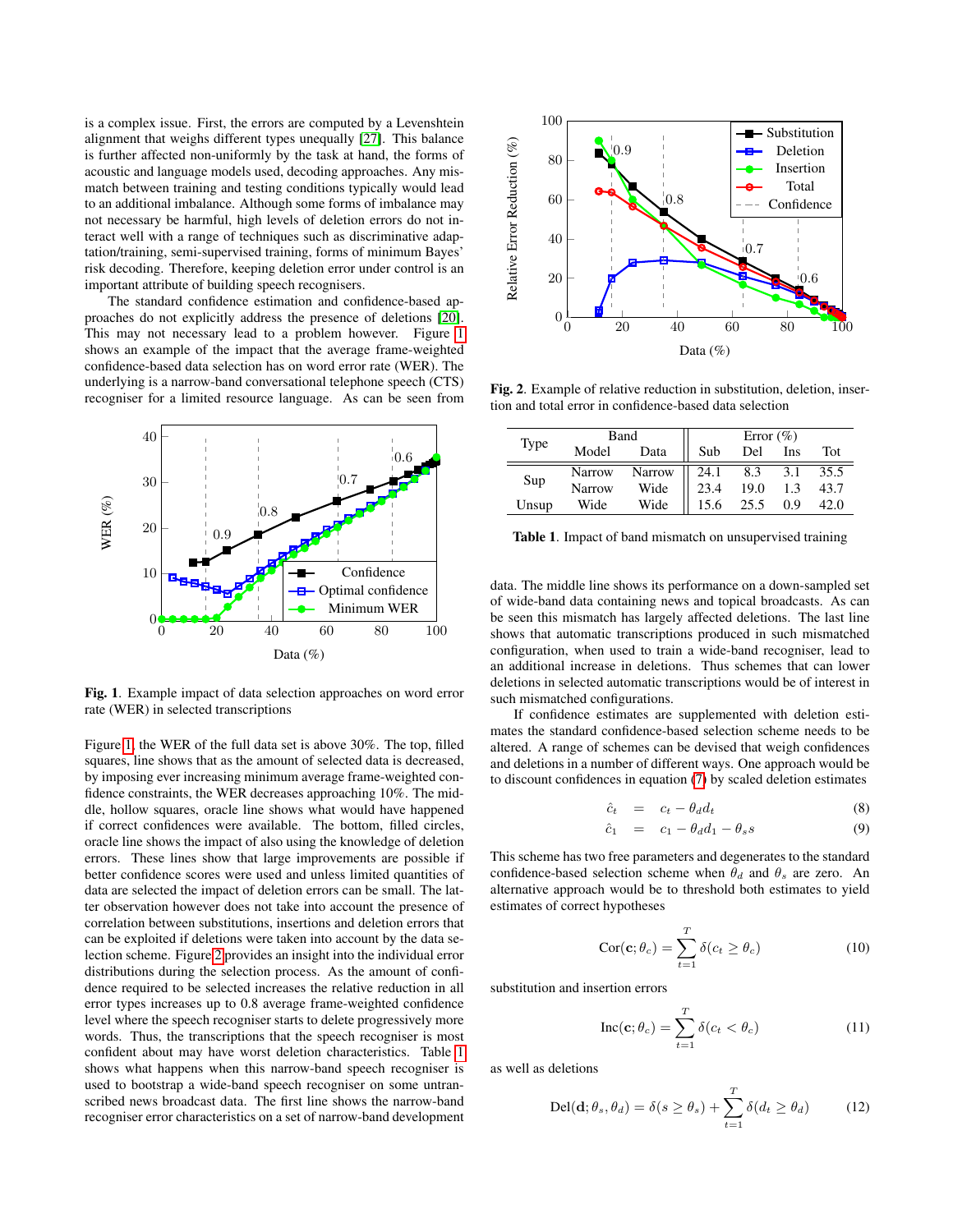where  $\theta_c$  and  $\theta_s$ ,  $\theta_d$  are thresholds for correct hypotheses and deletions,  $d_t$  is an estimate of deleting a word following the hypothesis at time  $t$  and  $s$  is an estimate of deleting a word prior to the first hypothesised word. The confidence and deletion based data selection can be performed by rank ordering utterances/recordings according to an estimate of WER given by

<span id="page-3-4"></span>
$$
WER(c, d; \theta) = \frac{Inc(c; \theta_c) + Del(d; \theta_s, \theta_d)}{\theta_p \cdot Inc(c; \theta_c) + Cor(c; \theta_c)}
$$
(13)

where  $\theta_p$  is a penalty term to reduce over-estimation of reference words in the denominator since Inc(c;  $\theta_c$ ) counts both substitution and insertion errors. Omitting Inc(c;  $\theta_c$ ) term in the numerator would enable to perform data selection based on the estimate of deletion error alone, however, some safe guarding mechanism would be required to ensure that the overall WER is low. The thresholds  $\theta$  can be optimised by minimising mean squared error between the true and predicted WER on some held-out data using, for instance, a grid search or a constrained derivative free method [\[16\]](#page-6-14).

### <span id="page-3-0"></span>4. BIDIRECTIONAL RECURRENT NEURAL NETWORKS

In this work bidirectional recurrent neural networks (BiRNN) [\[21\]](#page-6-19) are used for estimating confidences and deletions. Figure [3](#page-3-2) (a) shows the simplest form of BiRNNs that predicts confidence at time  $t$  by means of two recurrent units modelling past  $\overrightarrow{h}_t$  and future  $\overleftarrow{h}_t$  information. Various options exist how the past or history information



<span id="page-3-2"></span>Fig. 3. Bidirectional recurrent neural networks

can be updated at the following time  $t + 1$ . In the simplest case

$$
\overrightarrow{\mathbf{h}}_{t+1} = \sigma(\mathbf{W}^{(\overrightarrow{h})}\overrightarrow{\mathbf{h}}_t + \mathbf{W}^{(x)}\mathbf{x}_{t+1})
$$
(14)

where  $x_{t+1}$  is an input feature vector,  $\mathbf{W}^{(x)}$  is an input matrix,  $\mathbf{W}^{(\vec{h})}$  is a history matrix and  $\sigma$  is a non-linearity such as sigmoid. The future information is typically modelled in the same fashion though this is not a requirement. The past and future information at any time  $t$  can be combined into a single context vector

$$
\mathbf{h}_t = \begin{bmatrix} \overrightarrow{\mathbf{h}}_t & \overleftarrow{\mathbf{h}}_t \end{bmatrix}^\mathsf{T}
$$
 (15)

Given  $h_t$ , the confidence  $c_t$  can be modelled by

$$
c_t = \sigma(\mathbf{w}^{(c)}^\mathsf{T} \mathbf{h}_t + b^{(c)}) \tag{16}
$$

where  $\mathbf{w}^{(c)}$  is a parameter vector and  $b^{(c)}$  is a bias,  $\sigma$  is any nonlinearity mapping confidences into [0, 1] range.

One possible way to extend this BiRNN from predicting just confidences to also predicting deletions is shown in Figure [3](#page-3-2) (b). Here, at any time t an additional, deletion, prediction  $d_t$  is made that a deletion occurred between current and the following word

$$
d_t = \sigma(\mathbf{w}^{(d)^{\mathsf{T}}} \mathbf{h}_t + b^{(d)}) \tag{17}
$$

At time  $t = 1$  an additional prediction is made to yield an estimate of deletion prior to the first hypothesised word

$$
s = \sigma(\mathbf{w}^{(s)^{\mathsf{T}}} \mathbf{h}_1 + b^{(s)}) \tag{18}
$$

Not that such definition cannot take into account multiple consecutive deletions. Training can be performed by minimising crossentropies between true and predicted values of confidences and deletions

$$
\mathcal{F}(\theta) = \sum_{r=1}^{R} \left( \sum_{t=1}^{T_r} c_{r,t}^* \log(c_{r,t}) + d_{r,t}^* \log(d_{r,t}) \right) + s_r^* \log(s_r)
$$
\n(19)

where the asterisk  $*$  denotes true target values. For improved generalisation the objective function above can be regularised by adding a scaled  $L_2$  norm of model parameters  $\theta$ .

For this approach to be successful, the input features should include information about hypothesised word sequence that is correlated with different error types. A large body of work has been produced on hand-crafted features for these general machine learning approaches [\[24,](#page-6-23) [11,](#page-6-10) [28,](#page-6-27) [20\]](#page-6-18). For this preliminary exploration a simple and compact form was examined for each hypothesised word

<span id="page-3-3"></span>
$$
\mathbf{x}_{t} = \begin{bmatrix} \lambda_{t} \\ c_{t} \\ \mathbf{e}(w_{t}) \\ \log(P(w_{t}|w_{t-1},\ldots)) \\ \log(P(w_{t}|w_{t-1},\ldots)) \\ |w_{t}| \\ \delta_{t-1} \\ \delta_{t+1} \end{bmatrix}
$$
(20)

This includes duration  $\lambda_t$ , confidence  $c_t$  as estimated by the decision tree, word  $w_t$  embedding  $e(w_t)$ , *n*-gram language model statistics in the form of log-probability  $\log(P(w_t|w_{t-1}, \ldots))$  and the highest non-backoff n-gram order  $\mathcal{O}(w_t|w_{t-1}, \ldots)$ , character length  $|w_t|$ and any time gap between the current word and preceding  $\delta_{t-1}$  and following  $\delta_{t+1}$  word. Though this set is limited it provides a sufficient ground for exploring confidence and deletion prediction.

# 5. EXPERIMENTS

<span id="page-3-1"></span>Experiments were conducted on three languages: Georgian, Tagalog and Swahili. These languages originate from different language families and possess limited resources available for the development of speech recognisers. All three languages were a subject of research under the IARPA BABEL program for developing agile and robust speech recognition technology that can be rapidly applied to any language. The latter two languages have also been included into the new IARPA initiative for machine translation for English retrieval and summarisation of text and speech (MATERIAL). For each language only limited quantities of transcribed narrow-band conversational telephone speech (CTS) data are available. This consists of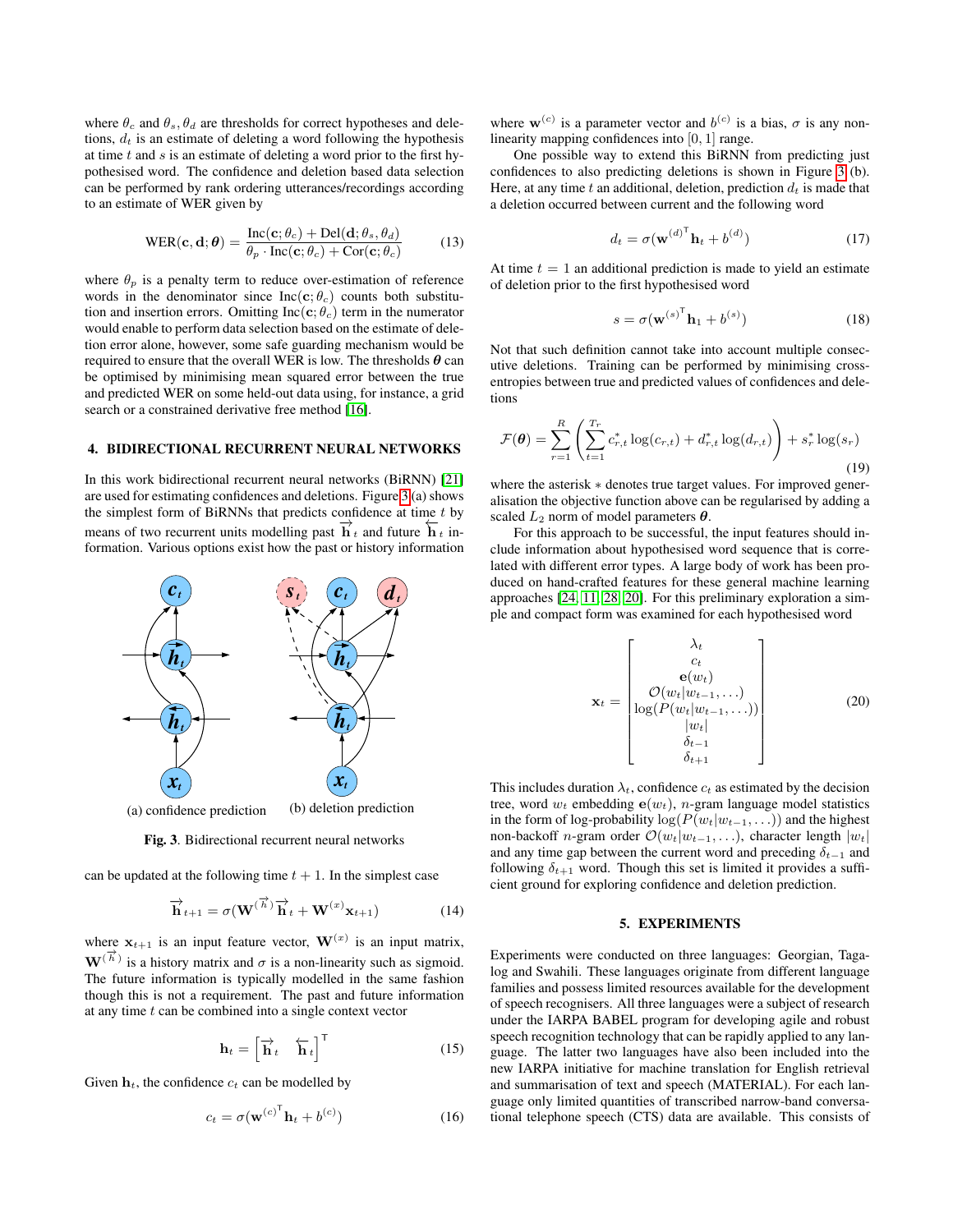40-60 hours for training, 10 hours for development and 10-15 hours for evaluation. The Material program interested in both narrow-band CTS and a range of wide-band domains has also released 10 hours of transcribed wide-band news and topical broadcasts for performers to analyse how well they can handle large domain mismatches.

All speech recognisers made use of lattice-free maximum mutual information (LF-MMI) interleaved time-delay and long shortterm memory neural network (TDNN-LSTM) [\[29,](#page-6-28) [30\]](#page-6-29) acoustic models and n-gram language models [\[31\]](#page-6-30). Unless otherwise stated, all acoustic models were trained on narrow-band CTS data. Input features for acoustic models consisted of 24 dimensional filter bank coefficients, probability of voicing and pitch [\[32\]](#page-6-31). All language models were obtained by interpolating multiple source language models on transcriptions of development data. The source language models were built on training data transcriptions and various sources of web data harvested by Babel/Material program performers [\[33,](#page-6-32) [34\]](#page-6-33). The amount of web data varied from 140 million words for Georgian to 1 billion words for Tagalog and Swahili. Pronunciations for these words were obtained by a grapheme-to-phoneme model [\[35\]](#page-6-34). Table [2](#page-4-0) shows performance of these recognisers on Babel development (dev) and evaluation (evalpart1) data. The

|          | Test set  | Error $(\% )$ |      |      |            |
|----------|-----------|---------------|------|------|------------|
| Language |           | Sub           | Del  | Ins  | <b>Tot</b> |
| Georgian | dev       | 26.7          | 10.3 | 2.9  | 39.9       |
|          | evalpart1 | 22.9          | 8.0  | 2.9  | 33.8       |
| Tagalog  | dev       | 26.4          | 9.9  | 4.3  | 40.6       |
|          | evalpart1 | 25.6          | 9.4  | 4.2. | 39.2       |
| Swahili  | dev       | 24.1          | 8.3  | 3.1  | 35.5       |
|          | evalpart1 | 23.4          | 82   | 3.4  | 35.0       |

<span id="page-4-0"></span>Table 2. Speech recognition performance on narrow-band development and evaluation data

total error rate, WER, in these limited resource conditions is high, ranging between 35 and 40%. For all languages the development data provides a good match to the evaluation data. In particular, the Georgian evaluation data appears to be significantly easier.

Two approaches for confidence estimation are examined in this work: baseline decision trees (DT) and bidirectional recurrent neural networks (BiRNN) in Figure [3](#page-3-2) (a). The continuous bag of words representation was chosen to train 50-dimensional word embeddings on all available text data using fastText library [\[36\]](#page-6-35). These embeddings provided the majority of input features in equation [\(20\)](#page-3-3). The BiRNN made use of single layer 64-dimensional LSTM units to model the past and future information. The development sets were used to train BiRNNs parameters using TensorFlow library [\[37\]](#page-7-0). Table [3](#page-4-1) contrasts performances of the original confidence scores as given by the recogniser (CN), after decision tree mapping (DT) and after BiRNN estimation. As the proportion of positive examples is not high the ROC curve was used to compute areas under the curve (AUC). The CN and DT columns show that decision trees have significantly reduced cross-entropies between true and estimated confidences thus leading to lower normalised cross-entropy (NCE) values. However, the AUC values have not changed due to monotonicity of the learned mappings incapable of changing the rank ordering. The last column shows that BiRNNs examined in this work provide small but consistent gains in the NCE and AUC values.

For confidence and deletion prediction the topology of BiRNN is adjusted according to Figure [3](#page-3-2) (b). Apart from doubling dimensionality of LSTM units no other changes were made. For consis-

| Language       | Metric     | Confidence Estimation |       |              |  |
|----------------|------------|-----------------------|-------|--------------|--|
|                |            | CN                    | DТ    | <b>BiRNN</b> |  |
| Georgian       | <b>NCE</b> | $-0.376$              | 0.256 | 0.282        |  |
|                | <b>AUC</b> | 0.831                 | 0.831 | 0.847        |  |
| <b>Tagalog</b> | <b>NCE</b> | $-0.428$              | 0.219 | 0.249        |  |
|                | <b>AUC</b> | 0.810                 | 0.810 | 0.825        |  |
| Swahili        | <b>NCE</b> | $-0.297$              | 0.372 | 0.392        |  |
|                | <b>AUC</b> | 0.832                 | 0.832 | 0.846        |  |

<span id="page-4-1"></span>Table 3. Normalised cross-entropy and area under the ROC curve performance on narrow-band evaluation data

tency with the previous results Table [4](#page-4-2) shows areas under the ROC curve. The first block repeats the results in Table [3.](#page-4-1) The first line in

| Predictor | Prediction       | Language |         |          |  |
|-----------|------------------|----------|---------|----------|--|
|           |                  | Swahili  | Tagalog | Georgian |  |
| Cor/Inc   | Cor/Inc          | 0.846    | 0.825   | 0.847    |  |
| +Del      | Cor/Inc          | 0.846    | 0.826   | 0.847    |  |
|           | <b>Next Del</b>  | 0.742    | 0.740   | 0.726    |  |
|           | <b>Start Del</b> | 0.746    | 0.646   | 0 644    |  |

<span id="page-4-2"></span>Table 4. Area under the ROC curve performance of BiRNNs for correct/incorrect, sentence start and next word deletion prediction on narrow-band evaluation data

the second block shows that the AUC performance remained largely unaffected from the introduction of two additional tasks. The next line shows that predicting whether a deletion occurred before the following word is challenging with AUC values going down by as much as 0.1. The last line shows that, apart from Swahili, predicting that a deletion occurred prior to the first hypothesised word is even more challenging. Both are believed to be the consequence of small number of positive examples and limited features used in this work.

The next experiment examined whether the AUC values in Table [4](#page-4-2) are high enough to enable untranscribed data selection with desirable error characteristics. Of particular interest in this work are transcriptions with low numbers of deletions to counter-balance the impact of domain mismatch between the narrow-band CTS Babel and wide-band news and topical broadcast Material data. For this investigation only Swahili was used. Two data selection schemes described in Section [3](#page-1-1) were investigated. The discounting coefficients in equations [\(8\)](#page-2-3)–[\(9\)](#page-2-3) were estimated using a grid search. For simplicity a single discounting coefficient was estimated  $\theta_d = \theta_s =$ 5. For the thresholding scheme in equations [\(10\)](#page-2-4)–[\(12\)](#page-2-5) the optimal thresholds were found by minimising mean squared error between the true WER and its estimate in equation [\(13\)](#page-3-4) using grid search. This yielded thresholds for correct/incorrect hypotheses  $\theta_c = 0.528$ , deletion of the following word  $\theta_d = 0.941$  and deletion prior to the first hypothesised word  $\theta_s = 0.043$ . Figure [4](#page-5-1) shows how the number of deletions varies with the amount of data selected. Both schemes achieve lower deletion numbers for all quantities of the selected data with the thresholding scheme showing lowest numbers. Figure [5](#page-5-2) shows the impact these schemes have on WER. The thresholding scheme largely follows the profile of the decision tree approach whereas the discounting scheme leads to higher WERs. As the parameters in these schemes were estimated on narrow-band data it is interesting to examine whether the estimated values would generalise to other domains. The equivalent of Figure [4](#page-5-1) for the Material wide-band data is shown in Figure [6.](#page-5-3) This figure shows that the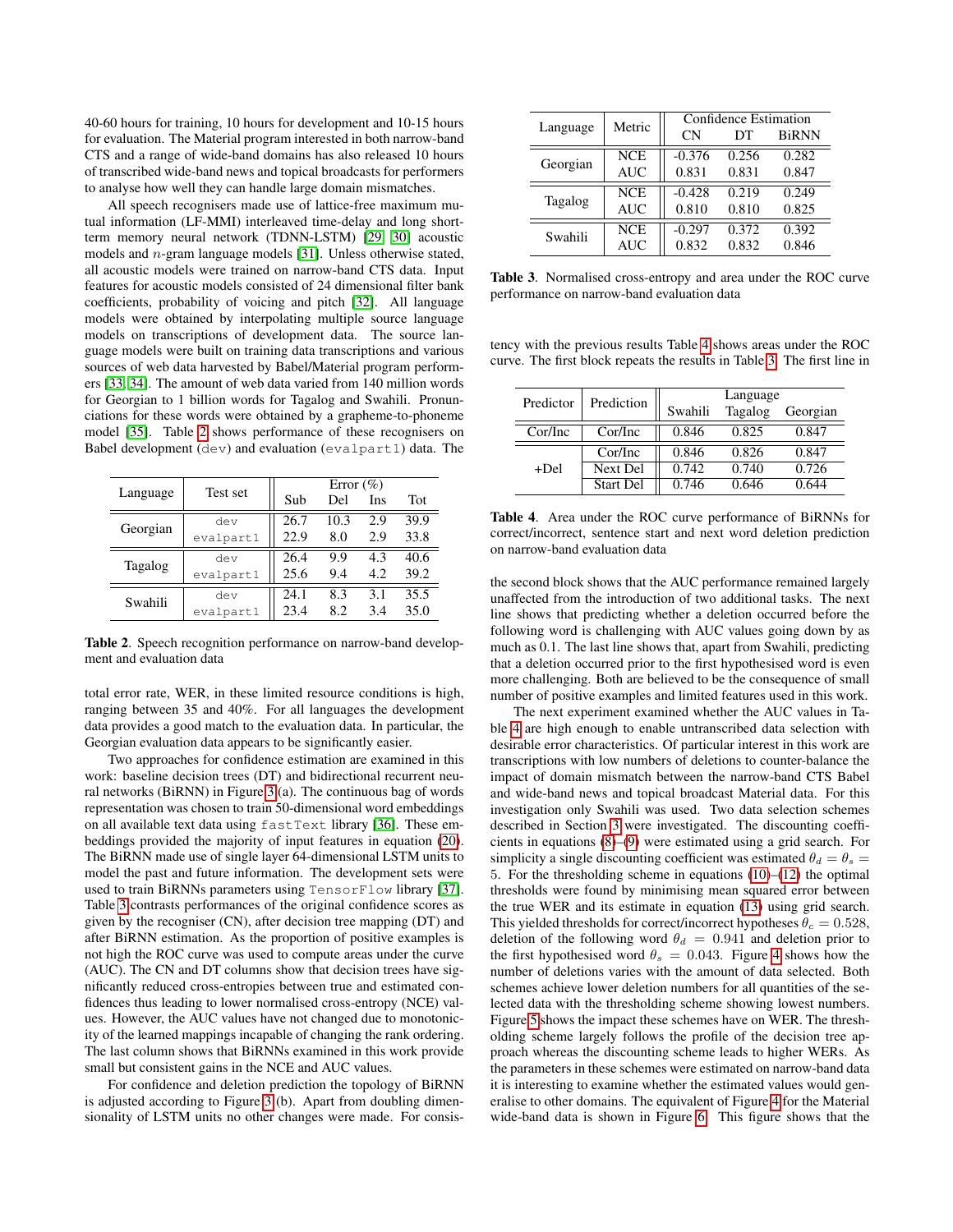

<span id="page-5-1"></span>Fig. 4. Impact of data selection schemes on deletion rate on narrowband evaluation data



thresholding scheme generalised better to the wide-band data.

<span id="page-5-2"></span>Fig. 5. Impact of data selection approaches on total word error rate on narrow-band evaluation



<span id="page-5-3"></span>Fig. 6. Impact of data selection schemes on deletion error rate on Material wide-band data

The final experiment examined whether any of these schemes

could lead to WER improvements. As there is only general knowledge of the Material wide-band data domain composition (news and topical broadcast) a guess had to be made which of many possible Swahili wide-band audio files available on the internet to use. A subset of untranscribed Voice of America (Africa) data totalling 500 hours was selected and transcribed by the narrow-band recogniser from Table [2.](#page-4-0) A quarter of that data was chosen by each scheme to train a wide-band acoustic model. According to Figures [4](#page-5-1) and [6](#page-5-3) this should yield transcriptions with lower numbers of deletions. The WER performance of these models is compared in Table [5.](#page-5-4) The first

| Selection   | Error $(\% )$ |      |     |      |  |
|-------------|---------------|------|-----|------|--|
|             | Sub           | Del  | Ins | Tot  |  |
| narrow-band | 23.4          | 19.0 | 1.3 | 43.7 |  |
| confidence  | 15.6          | 25.5 | 0.9 | 42.0 |  |
| threshold   | 16.5          | 25.2 | 1.1 | 42.8 |  |
| discount    | 169           | 23.7 |     |      |  |

<span id="page-5-4"></span>Table 5. Word error rate performance of data selection schemes on Material wide-band data

line is the narrow-band recogniser. The next three lines shows the standard confidence-based scheme and BiRNN-based thresholding and discounting schemes. The standard confidence-based selection yields gains over the narrow-band recogniser although this comes with a significant increase in the number of deletion errors such that they become the dominant source of errors. The thresholding scheme shows worse generalisation from the VOA data compared to the standard confidence-based approach. This may be attributed to the mismatch between the VOA and Material data. The final line shows that the discounting scheme shows better generalisation. This may be attributed to a lesser degree of divergence between the curves of the decision tree and the discounting scheme in Figures [4-](#page-5-1) [6](#page-5-3) than it is for the thresholding scheme. Both schemes show better deletion error characteristics. Overall these results show promise in confidence and deletion-based data selection schemes and highlight challenges faced in building general purpose wide-band recognisers without any available transcribed data.

#### 6. CONCLUSIONS

<span id="page-5-0"></span>This paper examined the problem of assigning accurate confidence scores to hypothesised words and predicting deletions produced by speech recognisers. The former, confidence estimation, problem has been researched before and a number of approaches have been proposed. This paper has examined bidirectional recurrent neural networks (BiRNN) - a powerful approach capable of incorporating information from both past and future words for predicting confidence in any given word. The latter, deletion prediction, problem has been researched less even though deletions are an important type of error that is hard to deal with in downstream and upstream tasks. This paper proposed a modification to the standard topology of BiRNNs to enable deletion prediction. The performance of BiRNNs was examined in challenging limited resource conditions across 3 different languages. The confidence prediction was found to yield better performance metrics than deletion prediction possibly due to the limited number of positive examples and features used in this exploration. The combination of the two predictions has been examined for unsupervised data selection in a highly mismatched domain. A simple discounting approach was found to provide small gains over the standard average frame-weighted confidence-based approach that does not take deletions into account.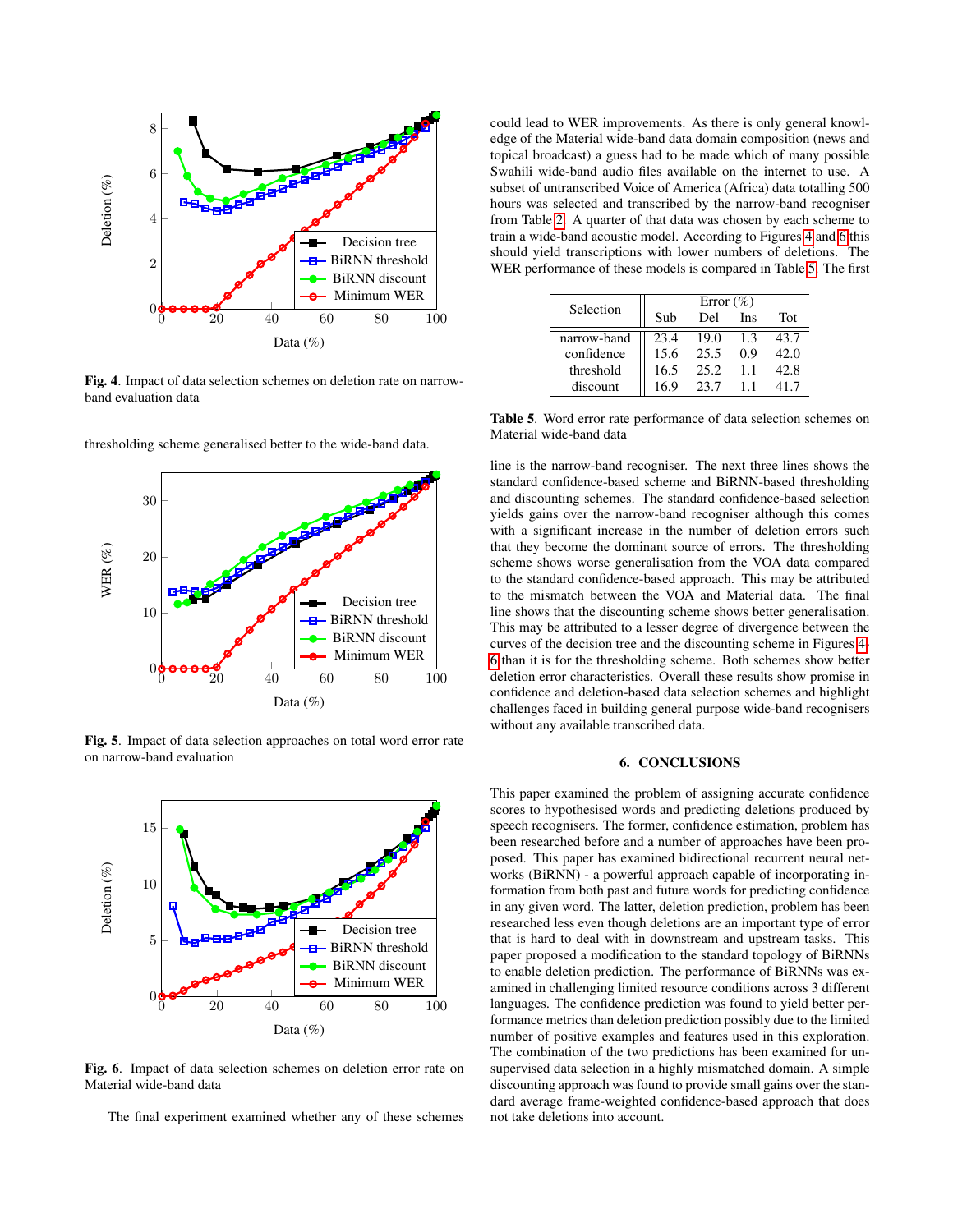### 7. REFERENCES

- <span id="page-6-0"></span>[1] B. Li, T. N. Sainath, A. Narayanan, J. Caroselli, M. Bacchiani, A. Misra, I. Shafran, H. Sak, G. Punduk, K. Chin, K. C. Sim, R. J. Weiss, K. W. Wilson, E. Variani, C. Kim, O. Siohan, M. Weintraub, E. McDermott, R. Rose, and M. Shannon, "Acoustic modeling for Google Home," in *Interspeech*, 2017.
- <span id="page-6-1"></span>[2] A. Ram, R. Prasad, C. Khatri, A. Venkatesh, R. Gabriel, Q. Liu, J. Nunn, B. Hedayatnia, M. Cheng, A. Nagar, E. King, K. Bland, A. Wartick, Y. Pan, H. Song, S. Jayadevan, G. Hwang, and A. Pettigrue, "Conversational AI: The science behind the Alexa prize," in *arXiv preprint* arXiv:1801.03604, 2018.
- <span id="page-6-2"></span>[3] S. J. Young, "Still talking to machines (cognitively speaking)," in *Interspeech*, 2010.
- <span id="page-6-3"></span>[4] G. Saon, T. Sercu, S. Rennie, and J. H.-K Kuo, "The IBM 2016 English conversational telephone speech recognition system," in *Interspeech*, 2016.
- <span id="page-6-4"></span>[5] W. Xiong, J. Droppo, X. Huang, F. Seide, M. Seltzer, A. Stolcke, D. Yu, and G. Zweig, "The Microsoft 2016 conversational speech recognition system," in *ICASSP*, 2017.
- <span id="page-6-5"></span>[6] T. Alumäe, D. Karakos, W. Hartmann, R. Hsiao, L. Zhang, L. Nguyen, S. Tsakalidis, and R. Schwartz, "The 2016 BBN Georgian telephone speech keyword spotting system," in *ICASSP*, 2017.
- <span id="page-6-6"></span>[7] K. M. Knill, M. J. F. Gales, K. Kyriakopoulos, A. Malinin, A. Ragni, Y. Wang, and A. Caines, "Impact of ASR performance on free speaking language assessment," in *Interspeech*, 2018.
- <span id="page-6-7"></span>[8] H. Jiang, "Confidence measures for speech recognition," *Speech Communication*, vol. 45, pp. 455–470, 2005.
- <span id="page-6-8"></span>[9] G. Evermann and P. C. Woodland, "Large vocabulary decoding and confidence estimation using word posterior probabilities," in *ICASSP*, 2000, vol. 3, pp. 1655–1658.
- <span id="page-6-9"></span>[10] L. Gillick, Y. Ito, and J. Young, "A probabilistic approach to confidence estimation and evaluation," in *ICASSP*, 1997.
- <span id="page-6-10"></span>[11] M. Weintraub, F. Beaufays, Z. Rivlin, Y. Konig, and A. Stolcke, "Neural-network based measures of confidence for word recognition," in *ICASSP*, 1997.
- <span id="page-6-11"></span>[12] M. S. Seigel and P. C. Woodland, "Combining information sources for confidence estimation with CRF models," in *Interspeech*, 2011.
- <span id="page-6-12"></span>[13] C. Sutton and A. McCallum, "An introduction to conditional random fields," *Foundations and Trends in Machine Learning*, vol. 4, no. 4, pp. 267–373, 2010.
- <span id="page-6-13"></span>[14] K. Kalgaonkar, C. Liu, Y. Gong, and K. Yao, "Estimating confidence scores on ASR results using recurrent neural networks," in *ICASSP*, 2015.
- <span id="page-6-20"></span>[15] M. A. Del-Agua, A. Gimenez, A. Sanchis, J. Civera, and A. Juan, "Speaker-adapted confidence measures for ASR using deep bidirectional recurrent neural networks," *IEEE/ACM TASLP*, vol. 26, no. 7, pp. 1198–1206, 2018.
- <span id="page-6-14"></span>[16] A. Ragni and M. J. F. Gales, "Automatic speech recognition system development in the "wild"," in *Interspeech*, 2018.
- <span id="page-6-15"></span>[17] B. Strope, D. Beeferman, A. Gruenstein, and X. Lei, "Unsupervised testing strategies for ASR," in *Interspeech*, 2011.
- <span id="page-6-16"></span>[18] H. Y. Chan and P. C. Woodland, "Improving broadcast news transcription by lightly supervised discriminative training," in *ICASSP*, 2004.
- <span id="page-6-17"></span>[19] J. Ma, S. Matsoukas, O. Kimball, and R. Schwartz, "Unsupervised training on large amounts of broadcast news data," in *ICASSP*, 2006.
- <span id="page-6-18"></span>[20] M. S. Seigel and P. C. Woodland, "Detecting deletions in ASR output," in *ICASSP*, 2014.
- <span id="page-6-19"></span>[21] M. Schuster and K. K. Paliwal, "Bidirectional recurrent neural networks," *IEEE Tran Sig Proc*, 2010.
- <span id="page-6-21"></span>[22] T. Kemp and T. Schaaf, "Estimating confidence using word lattices," in *Eurospeech*, 1997.
- <span id="page-6-22"></span>[23] F. Wessel, K. Macherey, and R. Schlüter, "Using word probabilities as confidence measures," in *ICASSP*, 1998.
- <span id="page-6-23"></span>[24] T. Schaaf and T. Kemp, "Confidence measures for spontaneous speech recognition," in *ICASSP*, 1997.
- <span id="page-6-24"></span>[25] M.-H. Siu, H. Gish, and F. Richardson, "Improved estimation, evaluation and applications of confidence measures for speech recognition," in *Eurospeech*, 1997.
- <span id="page-6-25"></span>[26] J. Davis and M. Goadrich, "The relationship between precision-recall and ROC curves," in *ICML*, 2006.
- <span id="page-6-26"></span>[27] S. J. Young, G. Evermann, M. J. F. Gales, T. Hain, D. Kershaw, X. Liu, G. Moore, J. Odell, D. Ollason, D. Povey, A. Ragni, V. Valtchev, P. C. Woodland, and C. Zhang, *The HTK Book (for HTK Version 3.5)*, University of Cambridge, http://htk.eng.cam.ac.uk, 2015.
- <span id="page-6-27"></span>[28] J. Ma and S. Matsoukas, "Unsupervised training on a large amount of Arabic broadcast news data," in *ICASSP*, 2007.
- <span id="page-6-28"></span>[29] V. Peddinti, Y. Wang, D. Povey, and S. Khudanpur, "Low latency acoustic modeling using temporal convolution and LSTMs," *Signal Processing Letters*, 2017.
- <span id="page-6-29"></span>[30] D. Povey, A. Ghoshal, G. Boulianne, L. Burget, O. Glembek, N. Goel, M. Hannemann, P. Motlicek, Y. Qian, P. Schwarz, J. Silovsky, G. Stemmer, and K. Vesely, "The Kaldi speech recognition toolkit," in *ASRU*, 2011.
- <span id="page-6-30"></span>[31] A. Stolcke, "SRILM - an extensible language modeling toolkit," in *ICSLP*, 2002.
- <span id="page-6-31"></span>[32] P. Ghahremani, B. BabaAli, D. Povey, K. Riedhammer, J. Trmal, and S. Khudanpur, "A pitch extraction algorithm tuned for automatic speech recognition," in *ICASSP*, 2014.
- <span id="page-6-32"></span>[33] G. Mendels, E. Cooper, V. Soto, J. Hirschberg, M. Gales, K. Knill, A. Ragni, and H. Wang, "Improving speech recognition and keyword search for low resource languages using web data," in *Interspeech*, 2015.
- <span id="page-6-33"></span>[34] L. Zhang, D. Karakos, W. Hartmann, R. Hsiao, R. Schwartz, and S. Tsakalidis, "Enhancing low resource keyword spotting with automatically retrieved web documents," in *Interspeech*, 2015.
- <span id="page-6-34"></span>[35] M. Bisani and H. Ney, "Joint-sequence models for graphemeto-phoneme conversion," *Speech Communication*, 2008.
- <span id="page-6-35"></span>[36] P. Bojanowski, E. Grave, A. Joulin, and T. Mikolov, "Enriching word vectors with subword information," *arXiv preprint* arXiv:1607.04606, 2016.